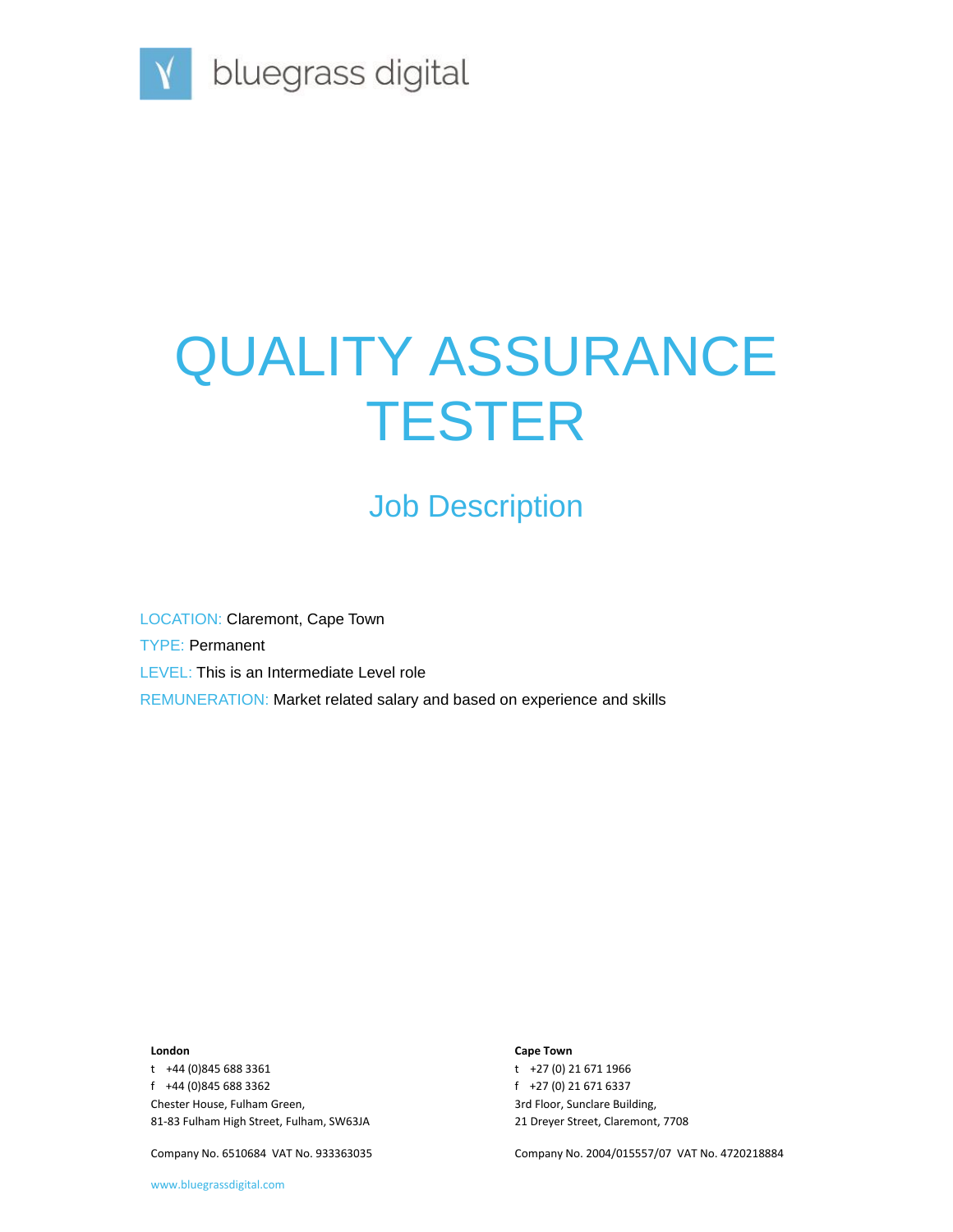# **OVERVIEW**

### **Who we are looking for**

We are looking for a dynamic and resourceful **Manual QA Tester** to join our team, with a keen eye for detail; good communication skills; a sense of ownership and pride in your performance and its impact on our business success. Experience in Mobile (native) Apps and Web Application testing is essential.

You will work closely with all the Bluegrass teams including the Project Management; Development; Design and Business Analyst teams. The Operations Director will oversee your work to ensure the quality and fulfilment of Bluegrass Digital's products and services. You will understand client project requirements; make raise UX issues during the QA process; understand the CMS platforms we work with; and along with our Business Analysts improve the QA team operational effectiveness and processes

### **Who we are**

Founded in 1996, Bluegrass Digital is a dynamic creative technology company, based in Cape Town and working with leading local South African and international clients.

### **What we do**

We work on client projects ranging from start-ups with VC funding, to medium and enterprise web and mobile projects, where we help clients conceptualise and fulfil their digital transformation journey. We work across development languages and technologies, with a strong Microsoft .NET backbone. We primarily deliver projects within web content management, using platforms like Umbraco, Episerver, and WordPress/WooCommerce, as well as creating cutting-edge custom and native mobile applications. And yes, we will train you in anything you do not know.

### **Type of people who work at Bluegrass**

Techies and digital natives. People who love challenging projects, code lovers and geeks with interesting hobby projects. We are a fun-loving family that know when to work hard, but also know how to enjoy ourselves. Over-achievers and people who always try to exceed expectations, and love to learn through their colleagues and work experience. Honest, ethical, punctual, and always professional (but with a sense of humour)!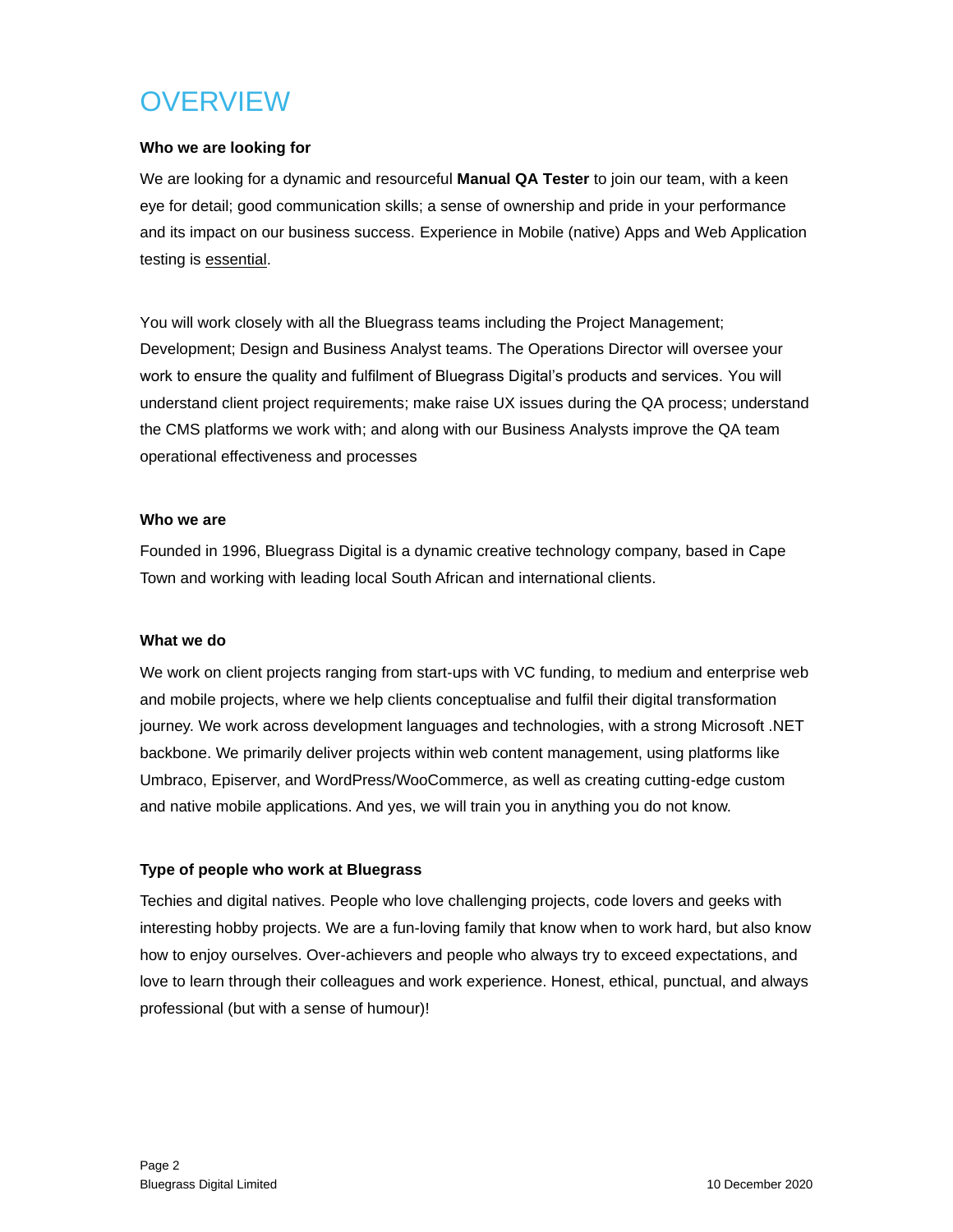### REQUIREMENTS & ESSENTIAL SKILLS

- 3+ years' experience within an IT or Agency environment
- Familiar with Agile methodologies (Kanban / Scrum)
- Experience working with JIRA project management platform
- Good understanding of the Software Development Life Cycle
- Proficient with native mobile app testing (iOS and Android)
- Proficient with responsive web cross browser testing
- Experience working with Content Management Systems (Umbraco and WordPress)
- Experience conducting API testing using tools like Charles or Postman is advantageous
- Experience conducting performance tests using available tools like Dev Tools; Google Lighthouse; GTmetrix etc
- A good understanding of SEO and how to test SEO technical aspects from a QA perspective
- Ability to create and manage clear and concise test scripts
- Razor sharp eye for detail you should have a creative eye and the ability to review designs against the final product and pick out those minuscule 1 pixel off bugs and inherently understand when something 'feels wrong' within the user experience
- Military-like organizational and time management skills, with the ability to juggle multiple projects/tasks comfortably
- Excellent command of the English language, both verbal and written so you can effectively report bugs in a clear manner
- Solid skills in Microsoft Excel and Word are required

### KEY RESPONSIBILITIES

- **Cross Platform Testing** of large Website Applications; and Mobile Apps (iOS, Android)
- **Functional Testing** manually test applications against defined user stories and business logic. Develop strong 'hands-on' debugging abilities with a talent for putting yourself in the user's shoes to troubleshoot both functional and usability issues
- **Scenario Testing** you should be an out-the-box thinker and able to conceive and replicate test scenarios, whilst trying to break the application for different scenarios
- **Performance Testing** you will test application performance levels using available free tools i.e. Dev Tools; Google Lighthouse etc
- **Automation Testing** create test cases and write scripts in Katalon (*mentorship provided*) to maintain monthly client Platform Operation automation scripts